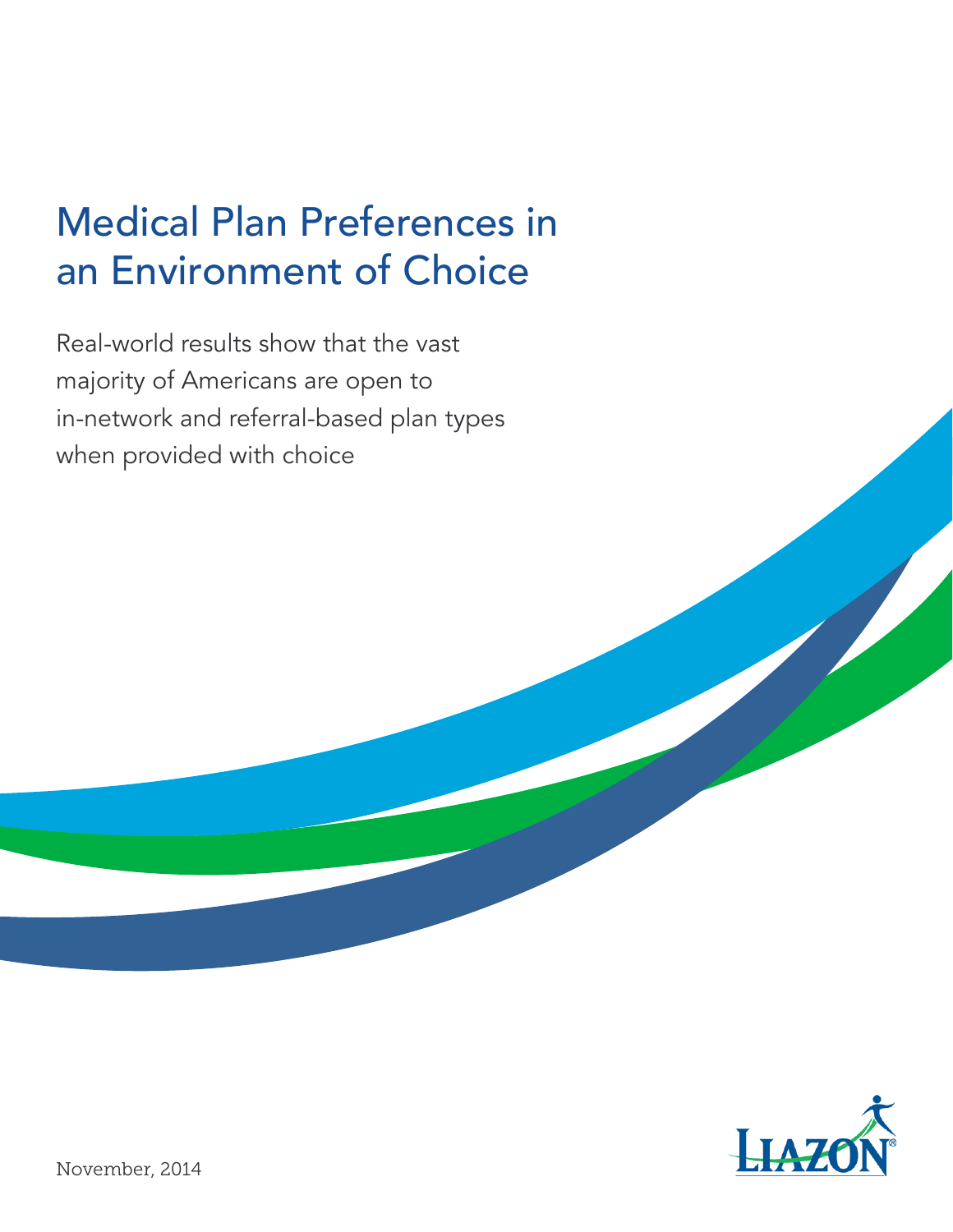### Introduction

The Affordable Care Act has triggered a tidal wave of changes in all aspects of the U.S. health care system from the way Americans buy their insurance to which doctors they can see to the way doctors are reimbursed. Today, companies are increasingly embracing various emerging payment strategies to reduce unit costs by holding providers accountable for costs and shifting towards smaller networks of doctors and hospitals. These new models include centers of excellence, high performance networks based on lower costs and higher quality care and emerging care delivery models like Patient-Centered Medical Homes and Accountable Care Organizations.

In particular, more restrictive or narrow networks have been growing in popularity in recent years. A recent Towers Watson research report shows that 18% of employers have already adopted plans with more limited networks and an additional 20% plan to in 2015. Tighter networks have also received considerable media attention as core

features of many plans on the public exchanges.

A key question in this evolving marketplace is the extent to which employees, when provided with choice, will embrace more limited or restricted access to care. In this white paper we look at the willingness of a large group of employees to willingly choose two familiar models in return for reduced health insurance premiums. The first is a model in which individuals take on a lower cost policy that only covers visits to doctors and other providers that are in their network, but with no need for a "pro forma" nod from the PCP's to see a specialist (often key features of Health Maintenance Organization, HMO, or Exclusive Provider Organization, EPO, health insurance plans). The second is the willingness of individuals to get a cheaper policy but to use a family doctor such as a PCP, Internist or Pediatrician to coordinate their care, including referrals to see a specialist (often referred to as a "gatekeeper" model).

### About the Data

This paper draws on 8,803 customer profiles from the Liazon exchange platform for data extracted in July 2013. As part of the recommendation process, employees are asked a number of questions about their health status, expected health care utilization, finances, lifestyle, and preferences. A unique aspect of this data is that they are collected during the benefits selection process and are utilized as an input to develop personalized recommendations. As such, the information provided has real-world consequences, as it supports the choices each respondent makes in spending their own dollars on the various benefit options. Another unique feature of this survey is that each employee completes the questionnaire during the enrollment process, which minimizes the selection bias that is a systemic but unavoidable challenge for many employee surveys. In order to most accurately profile the Liazon database, data used was limited to employers with 10 or more employees, exchanges with 5 or more medical choices and responses where the final recommendation preceded the purchase confirmation.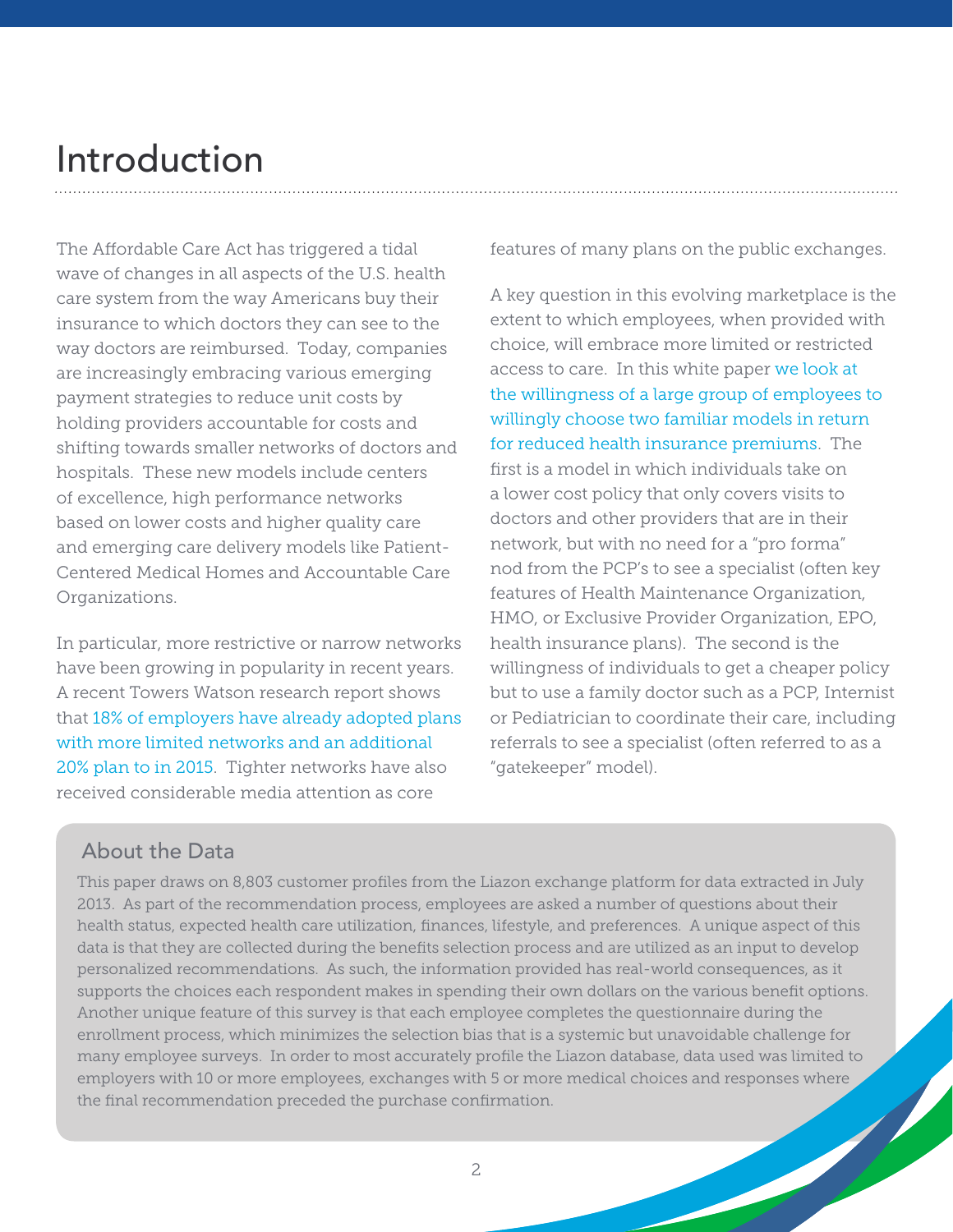### Provider-patient relationships remain important

The provider-patient relationship has been and remains a keystone of care. It is the way data are gathered, diagnoses and plans are made, compliance is accomplished and treatment, patient activation and support are provided. This research shows that the desire to have access to a certain provider is entrenched among a wide cross-section of the population.

Seven in ten individuals want to have a certain doctor, hospital or other medical provider in their

health plan network (Figure 1). This is especially true for older people and those in poor health. Those who go to the doctor more frequently likely have certain doctors they trust and want them in-network. A majority, 79%, of those who see a doctor frequently (5 or more annual visits), want to have a certain provider in their network. It is interesting to note that even among those who never go to the doctor, over half – a full 57% – still indicate that they want access to a certain provider.



#### Figure 1. Importance of in-network doctors/hospitals by age

Are there certain doctors, hospitals and other health care providers that you want in your network?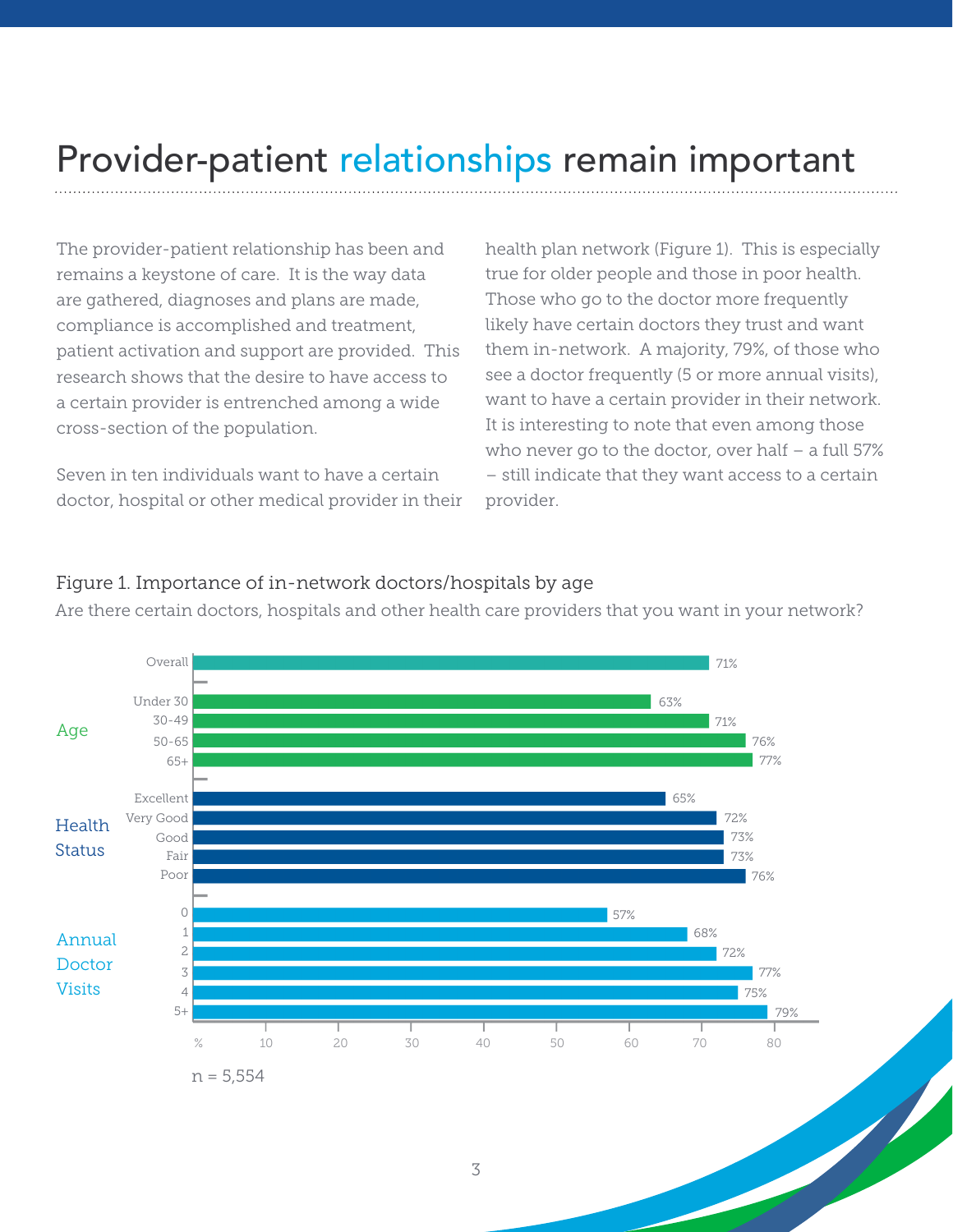### Employee acceptance of in-network only and gatekeeper plans

During the last two decades, enrollees have enjoyed broad networks with few restrictions on who was in their network. With rapidly rising health care costs and the corresponding increases in insurance premiums, the industry has trended to plans with more restricted networks and that more tightly coordinate care. What do employees think about this?

More limited networks have become increasingly popular with employers to help deliver superior health outcomes and service at a more affordable price. Enrollees in such plans have limited or no coverage if they seek care outside their plan network, but also pay lower premiums than they would with a broad network plan. Insurers are able to charge these lower premiums because they can select more cost-effective providers and in some cases are able to pay them lower reimbursement rates in exchange for funneling more patients to them.

Alternatively, a gatekeeper plan limits patients' access to care that is authorized through a medical professional, usually a primary care physician or internist, who coordinates all care a patient receives. Under this type of plan, specialist visits and other medical services are typically not covered unless accompanied by a referral from the doctor who coordinates care. These plans attempt to reduce costs by using the coordinator to screen unnecessary services depending on the patient's needs.

Our data show that employees are warming to these more restricted models, especially if it leads to lower health care premiums.

Employee acceptance of plans with only innetwork coverage is more widespread now and is stronger than acceptance of plans with gatekeeper restrictions. The vast majority, 83%, of the employees in this sample would be open to a less expensive plan with coverage restricted to in-network providers.<sup>1</sup> Those open to this type of plan seem to include people who are not as concerned about their choice in providers. Younger employees, at 87%, are the most open to this arrangement (Figure 2). Older employees are the most concerned about having a trusted doctor in their network, which is probably driving their apprehension of a plan with innetwork restrictions. Employees with lower salaries are the most premium sensitive and are roughly 25% more likely to consider a limited network plan than those with higher salaries (Figure 3). As a whole, there is willingness among employees in all pay levels to accept some additional restrictions on how they access health care services if it reduces the cost of coverage.

<sup>1</sup> Question asked was "I would consider a health insurance plan that provides only in-network coverage. (Remember that emergency care is considered in-network if you're traveling or out-of-area.)"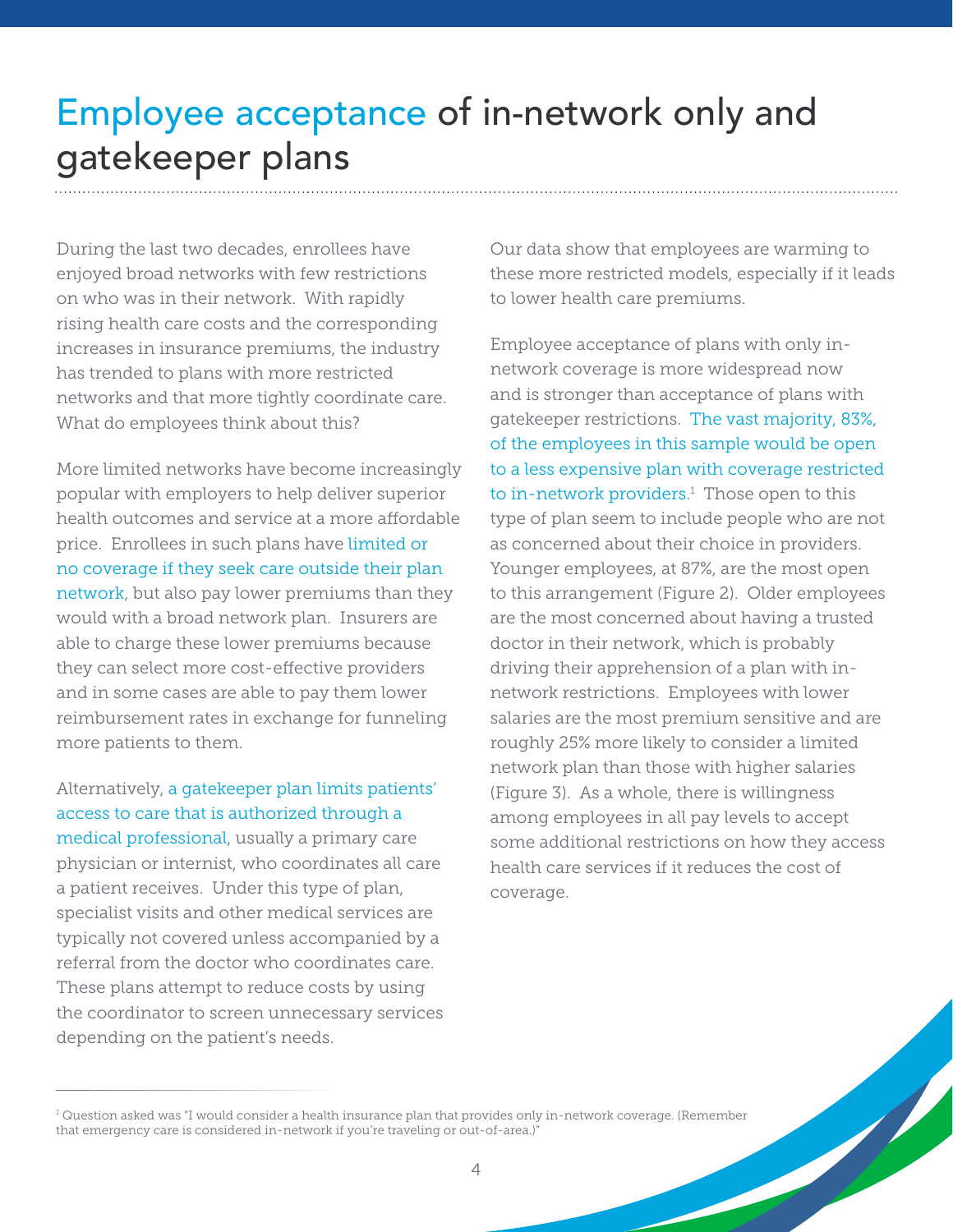Figure 2. Consideration of in-network restrictions or gatekeeper plans by age group



Would consider a less expensive plan with in-network only coverage:

Would consider a less expensive plan that requires referrals from a "gatekeeper":

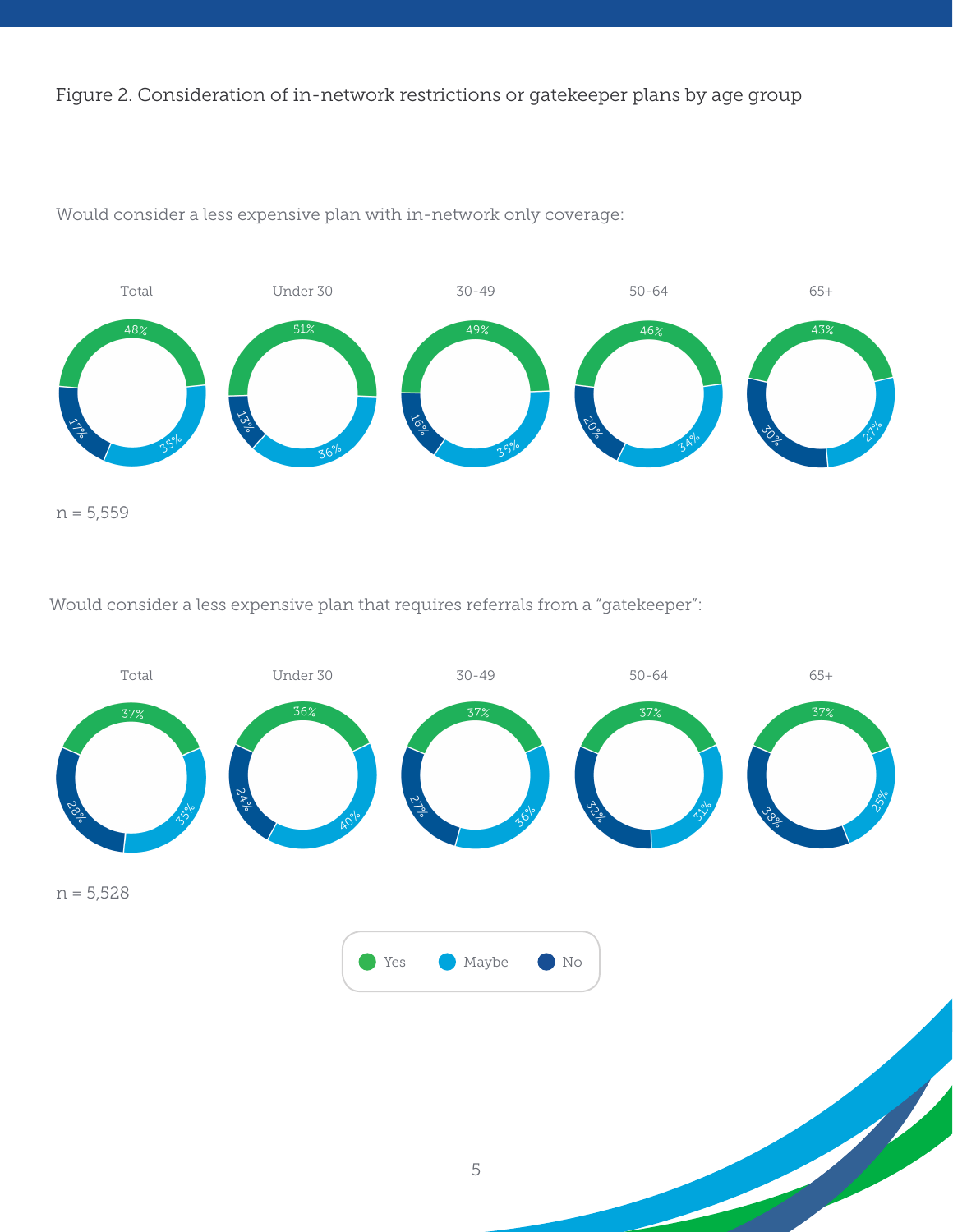#### Figure 3. Consideration of in-network restrictions or gatekeeper plans by salary



Plans requiring referrals are a less popular option than in-network only plans, but almost 3 out of 4, 72%, of the employees in this sample would consider them.<sup>2</sup> Older individuals are more apprehensive of this model (Figure 2). All age groups show similar definite acceptance ("yes" responses), but 38% of older employees are against these plans, while only 24% of younger employees are. Salary is also a defining factor in acceptance of these plans; 59% of those with incomes over \$100,000 would consider a plan that requires referrals while 75% of their lower-paid counterparts (those making \$30,000 or less) would (Figure 3). This suggests that those with less disposable income are willing to sacrifice flexibility in their health plans through coordinator plans.

 $2$  Question asked was "I would consider a health insurance plan that requires me to see a Primary Care Physician and get a referral for any other non-emergency, in-network care."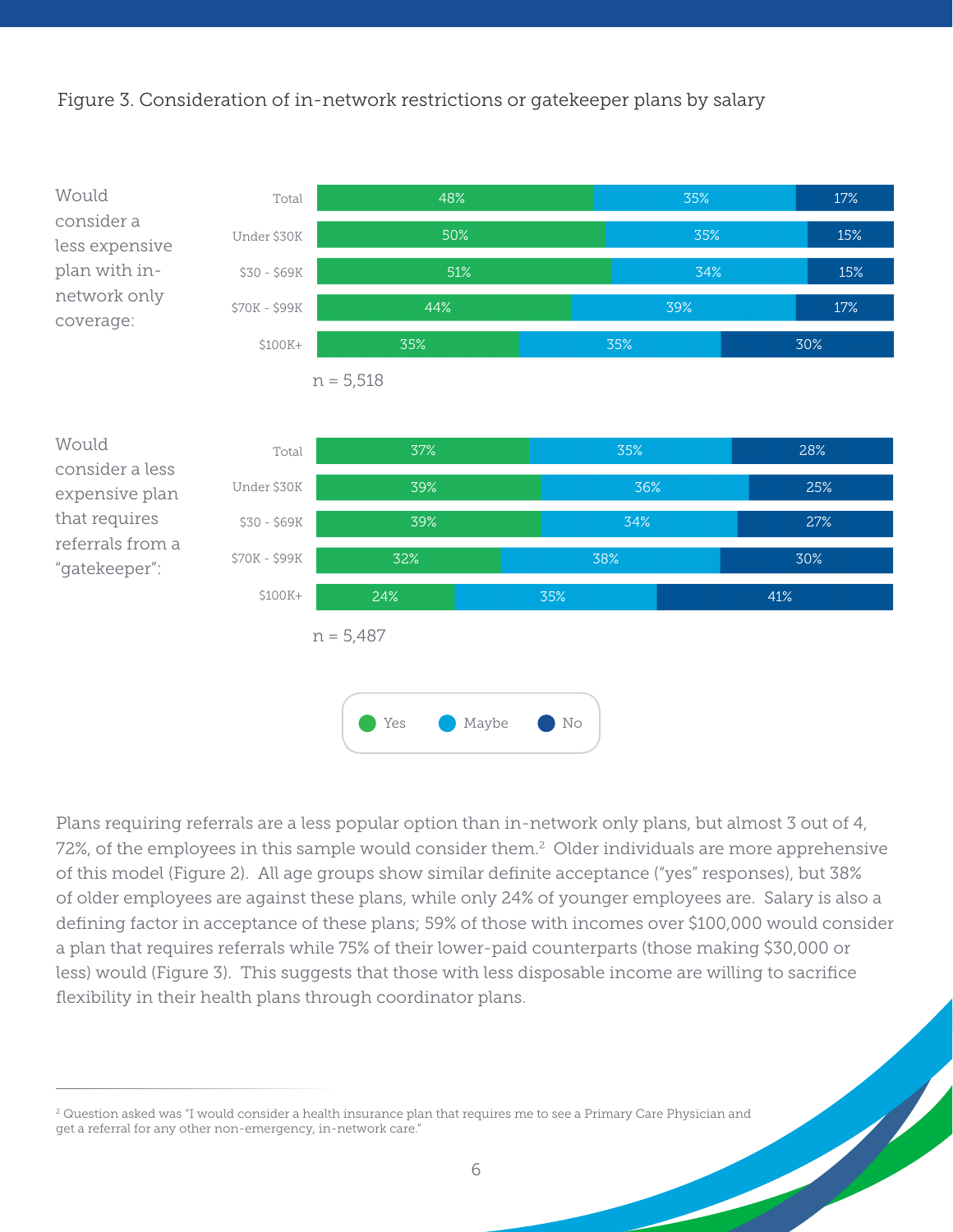## Link between gatekeeper and in-network only plans

Overall, when given the option to pay lower premiums, most employees are accepting, in varying degrees, restricted access to care. Nearly 90% of all employees would be open to, or might be open to, either a plan with only in-network coverage or one that requires referrals. In fact, 28% of all employees would be open to a plan with both restrictions for lower costs of health care coverage. Conversely, just as many, 28%, of all employees would not consider a gatekeeper plan. Clearly cost considerations weigh heavy on employees' minds and therefore they are willing to explore alternative health plan options with potentially less provider choice.

But how do these preferences play out when it comes to making actual decisions? A previous analysis of Liazon enrollment data indicated that the majority of employees, 55%, in the Metro New York City area, actually chose an HMO plan with multiple restrictions – including in-network only coverage, a narrow limited network, and referral requirements. These employees had a choice of 8 plans, 2 of them being narrow network HMO plans, with premiums priced at approximately 60% of the most expensive plan choice. Similarly priced HSA-qualified plans were only selected by fewer than 15% of the employees. $3$ 

#### Figure 4. Consideration of in-network only plan by consideration of a gatekeeper plan



Would consider a less expensive plan that requires referrals from a "gatekeeper":

<sup>3</sup> Alan Cohen and Christopher Condeluci, "Private Exchanges: Data Illustrating the Impact of a Retail Shopping Experience Aided by Decision Support and Education Tools," Liazon White Paper, 2013. Accessed at: http://www.liazon.com/wp-content/uploads/2013/07/White-Paper-Data-on-What-People-Choose.pdf